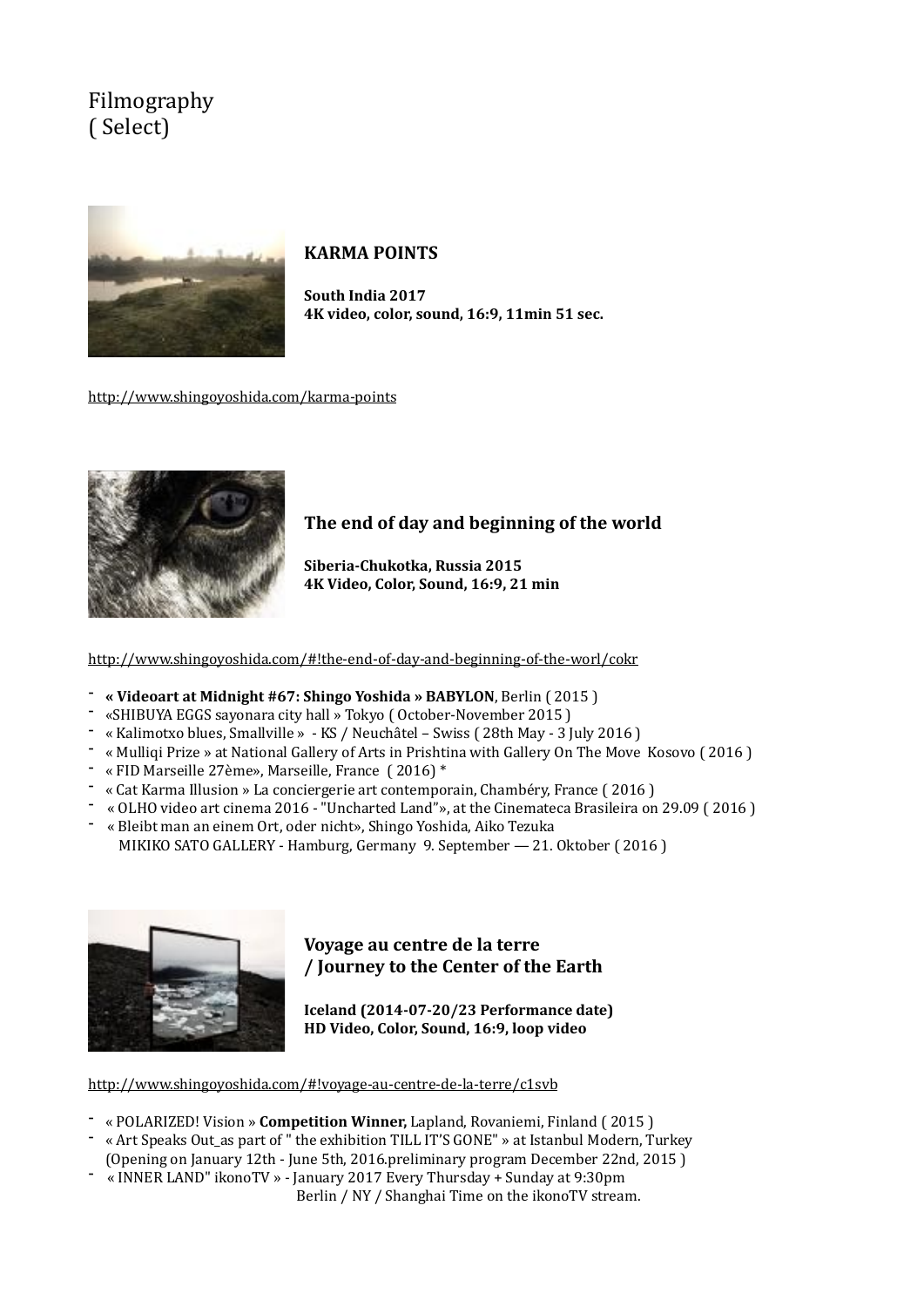

# **Trajectoire invisible**

**Villa Arson Nice Centre National d'Art Contemporain Nice, France, September-October 2013 HD** Video, Color, Sound, 16:9, Loop video

#### <http://www.shingoyoshida.com/#!trajectoire-invisible/c13f4>

- <sup>-</sup> Villa Arson Nice Centre National d'Art Contemporain, Nice, France (2013)<sup>\*</sup>
- $-$  « Standing on the Earth, Looking up into the Sky » Gunma Museum of Art, Tatebayashi, Japan (2016)<sup>\*</sup>



### *i***Sabe usted algo de la isla Friendship?**

Museo de Arte Contemporáneo de Chile Santiago & Isla toto, Chile 2012 HD Video, Color, Sound, 16:9, 33 minutes 19 sec.

#### <http://www.shingoyoshida.com/#!friendship/c22r1>

- 
- <sup>-</sup> « 66th Festival de Cannes court métrage \_ Short Film Corner», Cannes, France ( 2012 ) \*<br>- **« I was here and Everyone is here » Museo de Arte Contemporáneo MAC**, Santiago, Chile ( 2012 ) \*
- <sup>-</sup> « Videoart at Midnight #67: Shingo Yoshida » BABYLON, Berlin (2015)
- « Backdrop Atlas » online Project www.backdrop-atlas.com (2015)



#### **Error**

**Alexanderplatz Karl-Liebknecht-Str. 13. 10178, Berlin, Germany, (2011/10/21-Performance date) 2012 HD** Video, Color, Sound, 16:9, 11 min. Performance

#### <http://www.shingoyoshida.com/#!error/c238l>

- « BYOB Bring your own beamer » Palais de Tokyo, paris, France ( 2012 )
- $-$  « FID Marseille 23ème», Marseille, France (2012)<sup>\*</sup>
- 
- **Arte tv Creative, France-Germany** ( 2013)<br>- « 60th International Short Film Festival Oberhausen », Germany ( 2014 )
- « Programm 2: selected productions of the Videoart at Midnight Edition»
	- within GOETHE INSTUTE ARTEMOVENDO Porto Alegre and São Paulo, August 07 (2015)
- « Cat Karma Illusion » La conciergerie art contemporain, Chambéry, France (2016)
- \* **Collection** :

**Berlinische Galerie** (Dr. Thomas Köhler) Berlin, Germany **Akademie der Künste** (Wulf Herzogenrath) Berlin, Germany **Fluentum** (Markus Hannebauer) Berlin, Germany